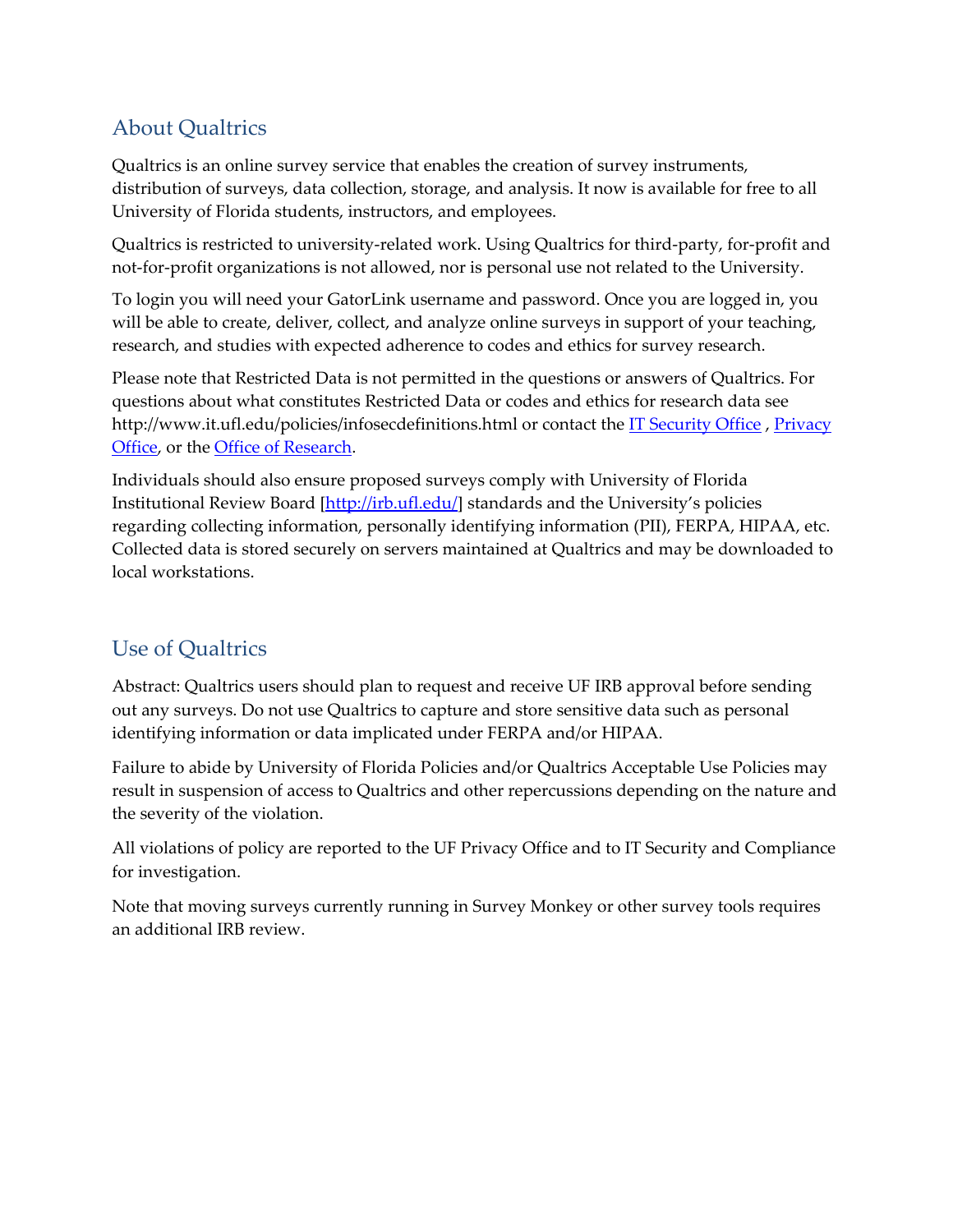#### Qualtrics Acceptable Use

The Qualtrics Security Statement is available [here.](http://www.qualtrics.com/security-statement)

The Qualtrics Privacy Policy is defined [here.](https://www.qualtrics.com/privacy-statement)

The Qualtrics Acceptable Use Policy (including information pertaining to spam) can be reviewed [here.](http://www.qualtrics.com/acceptable-use-statement)

For additional information or further inquiries pertaining to Qualtrics Security, Privacy, Acceptable Use and Anti-Spam policies please contact support@qualtrics.com or call 800-340-9194.

### UF Qualtrics Terms of Use

Qualtrics is a web‐based survey tool available to all current University of Florida faculty, staff and students to support academic research and evaluation.

- 1. The University of Florida IRB policy states, "IRBs review ALL research involving human subjects to ensure that their welfare and rights are protected as mandated by federal regulations. **You may not conduct any human research without prior IRB approval.**" Surveys count as human research; therefore IRB approval must be requested and received prior to delivering any survey.
- 2. All researchers who move an IRB approved survey from Survey Monkey or other survey tool to Qualtrics must get IRB approval for the study again, even if nothing changes in question wording, order of questions, flow of the survey, etc.
- 3. Users shall use Qualtrics for University purposes only.
- 4. Users shall not use Qualtrics for purely clinical and patient related surveys that are not related to academic research.
- 5. University of Florida IT provides access to Qualtrics; however, responsibility for how individuals use the service resides solely with the individual.
- 6. All surveys, in the instructions to respondents, shall include the statement "All survey information will be retained and hosted on a third party (Qualtrics) server and not on an UF server.
- 7. Users shall not send unsolicited mass communication in conjunction with Qualtrics.
- 8. Users are responsible for downloading and securing all survey data in conformity with UF policies and procedures for handling sensitive information.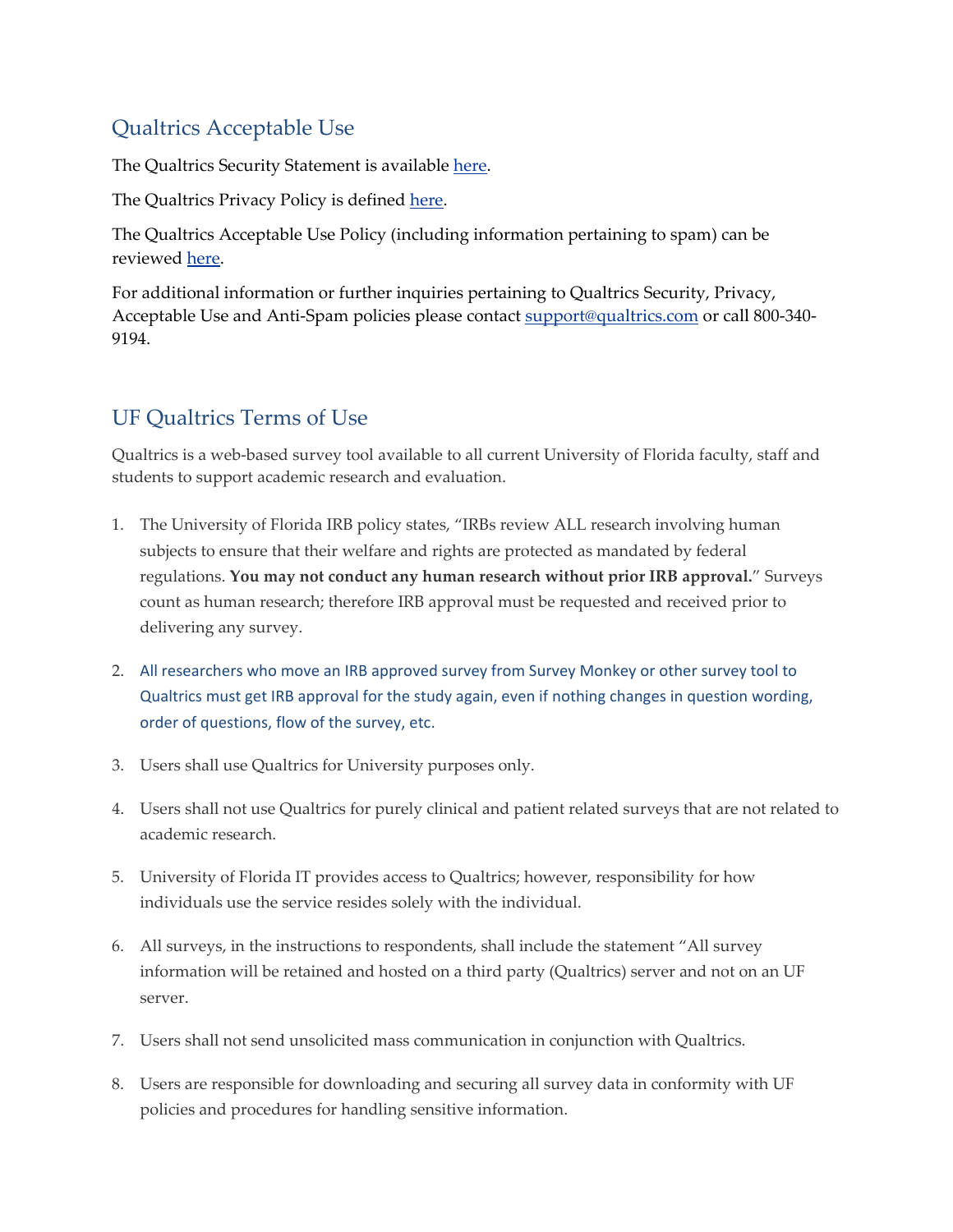- 9. Users must abide by UF Identity Standards and Use of University Name, Seal and Logo policy.
- 10. Users may also be required to abide by policies for survey research established in your colleges, departments, organizations, programs, or units.
- 11. When moving to another institution or otherwise leaving UF, a current user will have 60 days in which to contact the UF Qualtrics administrators to make arrangements for their Qualtrics content to be transferred to a new institutional or personal account; after which UF will close Qualtrics accounts delete all surveys and results.
- 12. UF may at any time disallow, alter, or discontinue access to Qualtrics or change these Terms of Use at its sole discretion.
- 13. UF may revoke user access to Qualtrics for failure to abide by these Terms of Use.

#### **Responsibility for Content/Content Ownership:**

- 14. Each survey created under the UF Qualtrics license has a primary author who is responsible for content posted or distributed through Qualtrics.
- 15. Surveys and survey responses collected through the use of the Qualtrics may be shared with parties external to UF. Surveys and survey responses shared with parties external to UF shall be the responsibility of the primary author / user granting access to the external party. All external parties granted access to the shared surveys and responses must abide by these Terms of Use, as well as all applicable UF policies and other rules and regulations.
- 16. Users of Qualtrics under the UF license who download survey responses collected through this service are subject to the data security measures outlined on the ITS Computer & Network Security website at [http://www.nyu.edu/its/security/isitsecure/secure.html.](http://www.nyu.edu/its/security/isitsecure/secure.html)
- 17. Users will safeguard the confidentiality and privacy of the survey participants and the responses provided.

#### **Terms of Use also include:**

- University policies and codes of conduct
- State privacy laws and regulations
- Federal privacy laws and regulations, including, but not limited to, Family Educational Rights and Privacy Act (FERPA), and the Health Insurance Portability and Accountability Act of 1996 (HIPAA).